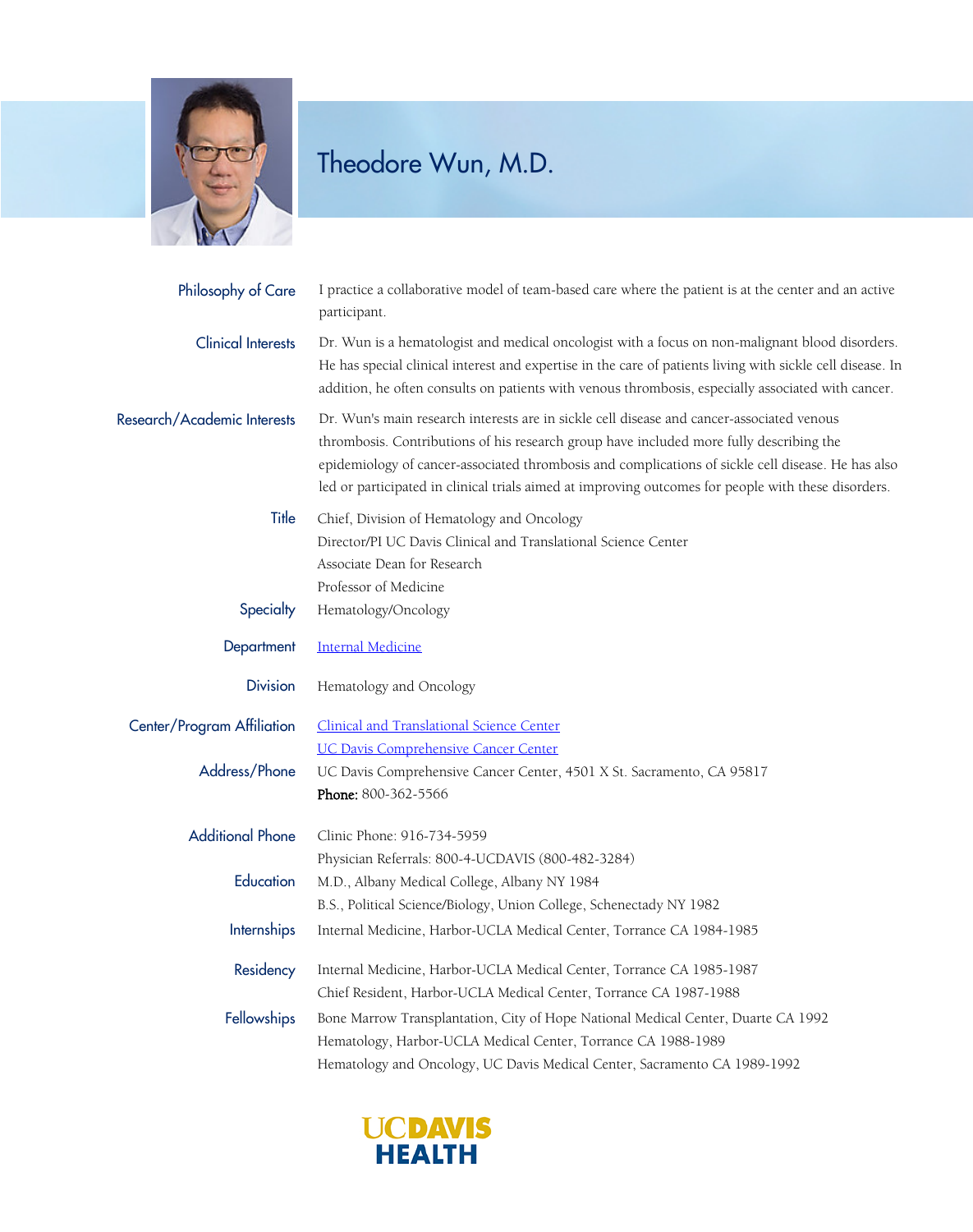

## Theodore Wun, M.D.

| <b>Board Certifications</b>       | American Board of Internal Medicine                                                       |
|-----------------------------------|-------------------------------------------------------------------------------------------|
|                                   | American Board of Internal Medicine, Hematology, 2010                                     |
|                                   | American Board of Internal Medicine, Medical Oncology, 2011                               |
| <b>Professional Memberships</b>   | American Society of Clinical Oncology                                                     |
|                                   | American Society of Hematology                                                            |
|                                   | Association for Clinical and Translational Science                                        |
|                                   | International Society for Thrombosis and Hemostasis                                       |
| <b>Honors and Awards</b>          | C. John Tupper Award for Excellence in Teaching, UC Davis School of Medicine, 2020        |
|                                   | Eleventh Annual Tanaka Lecturer at Harbor-UCLA Medical Center, 2009                       |
|                                   | Award for Excellence in Education, UC Davis Health System, 2004                           |
|                                   | Postgraduate Medical: Fellow, American College of Physicians-American Society of Internal |
|                                   | Medicine, 2000                                                                            |
|                                   | Postgraduate Medical: National Blood Foundation Scholar, 1996                             |
| <b>Select Recent Publications</b> | To view a detailed list of Dr. Wun's publications, please click here.                     |

Abrahão R, Ribeiro RC, Malogolowkin MH, Wun T, Keegan THM. Early mortality and survival improvements for adolescents and young adults with acute promyelocytic leukemia in California: an updated analysis. Haematologica. 2022 Mar 1;107(3):733-736. doi:10.3324/haematol. 2021.278851. PMID:34320784.

Khorana AA, Barnard J, Wun T, Vijapurkar U, Damaraju CV, Moore KT, Wildgoose P, McCrae KR. Biomarker signatures in cancer patients with and without venous thromboembolism events: a substudy of CASSINI. Blood Adv. 2022 Feb 22;6(4):1212-1221. doi:10.1182/bloodadvances. 2021005710. PMID:34807979.

Abrahão R, Brunson AM, Kahn JM, Li QW, Wun T, Keegan THM. Second primary malignancy risk after Hodgkin lymphoma treatment among HIV-uninfected and HIV-infected survivors. Leuk Lymphoma. 2022 Jan 6:1-11. doi:10.1080/10428194.2021.2020775. Epub ahead of print. PMID: 34989283.